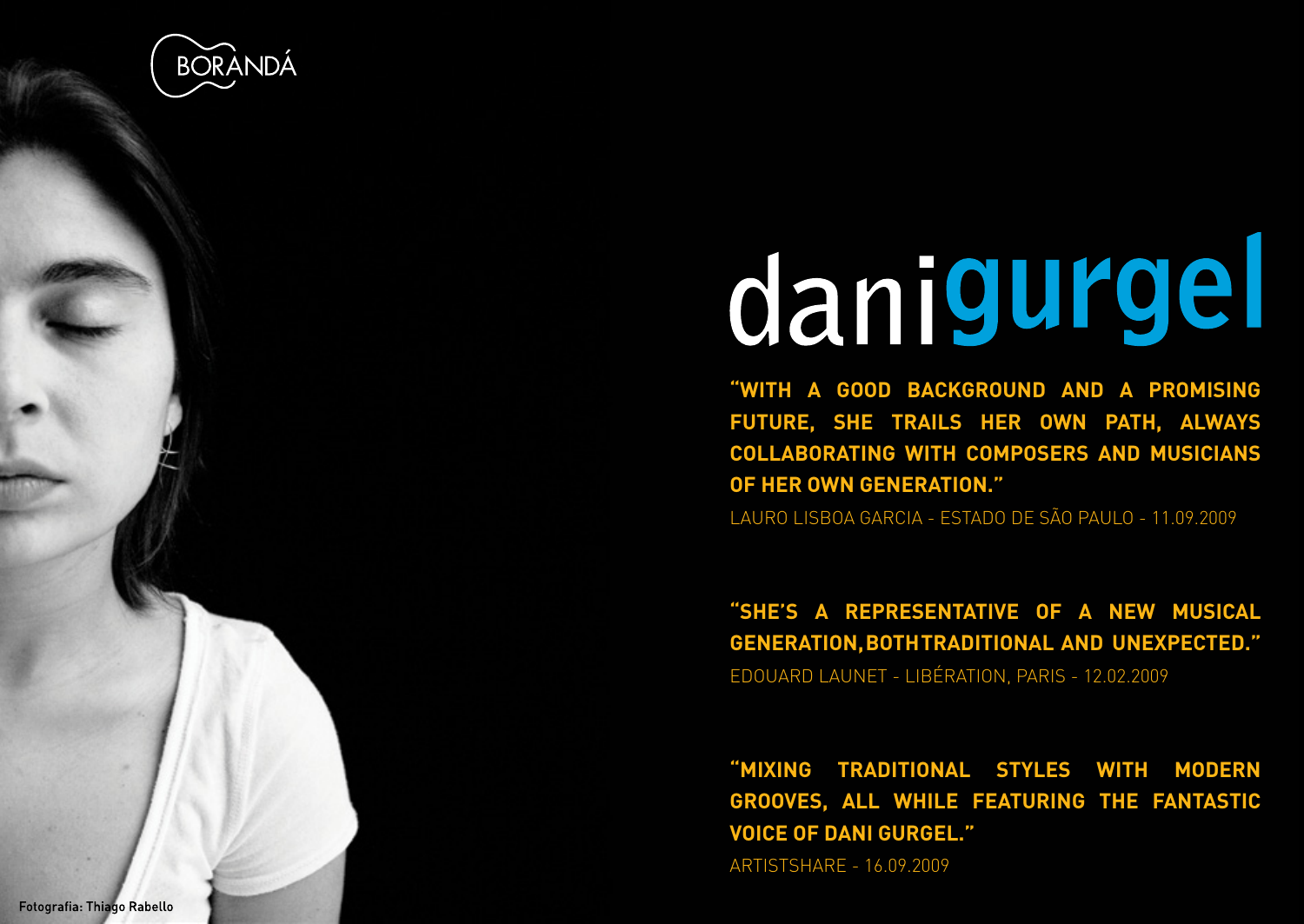

## danigurgel [www.danigurgel.com.br](http://www.danigurgel.com.br)

Alongside other contemporary musicians, singer and composer Dani Gurgel is **dani gurgel** all about modern Brazilian music. She is capable of bringing together all kinds of references, from different parts of the world, and put them together with jazz language and sophisticated harmonies, in the constant search of creating something new. When singing Brazilian music, her voice is a musical instrument in itself, and her knowledge as former sax player is easily appreciated. Instrumentalist-singers appear frequently as substantial influences of her music, from the jazz finesse of Esperanza Spalding to the sweet Brazilian tone of Mônica Salmaso.

2010 will be all about concerts. Throughout the country and abroad, she plans to go where her fans wish her to be. Making up her repertoire are songs from her EP "Dani Gurgel" (2007), recorded in São Paulo during a series of concerts, "Nosso" (2008), recorded live on studio with more jazz influenced arrangements, and "Agora" (2009), which brought together 22 young Brazilian composers and musicians.

When performing live, Dani is always alongside the band with which she recorded the previously mentioned albums, which includes Thiago Rabello, drummer and album producer, and Debora Gurgel, pianist and arranger. On concerts, all can be seen: from the full sextet to intimate piano and voice sets. Her repertoire is made up of songs that can be found in these albums – all written by herself and young Brazilian talents–, as well as fresh out of the oven compositions and possible guest appearances by her partners.

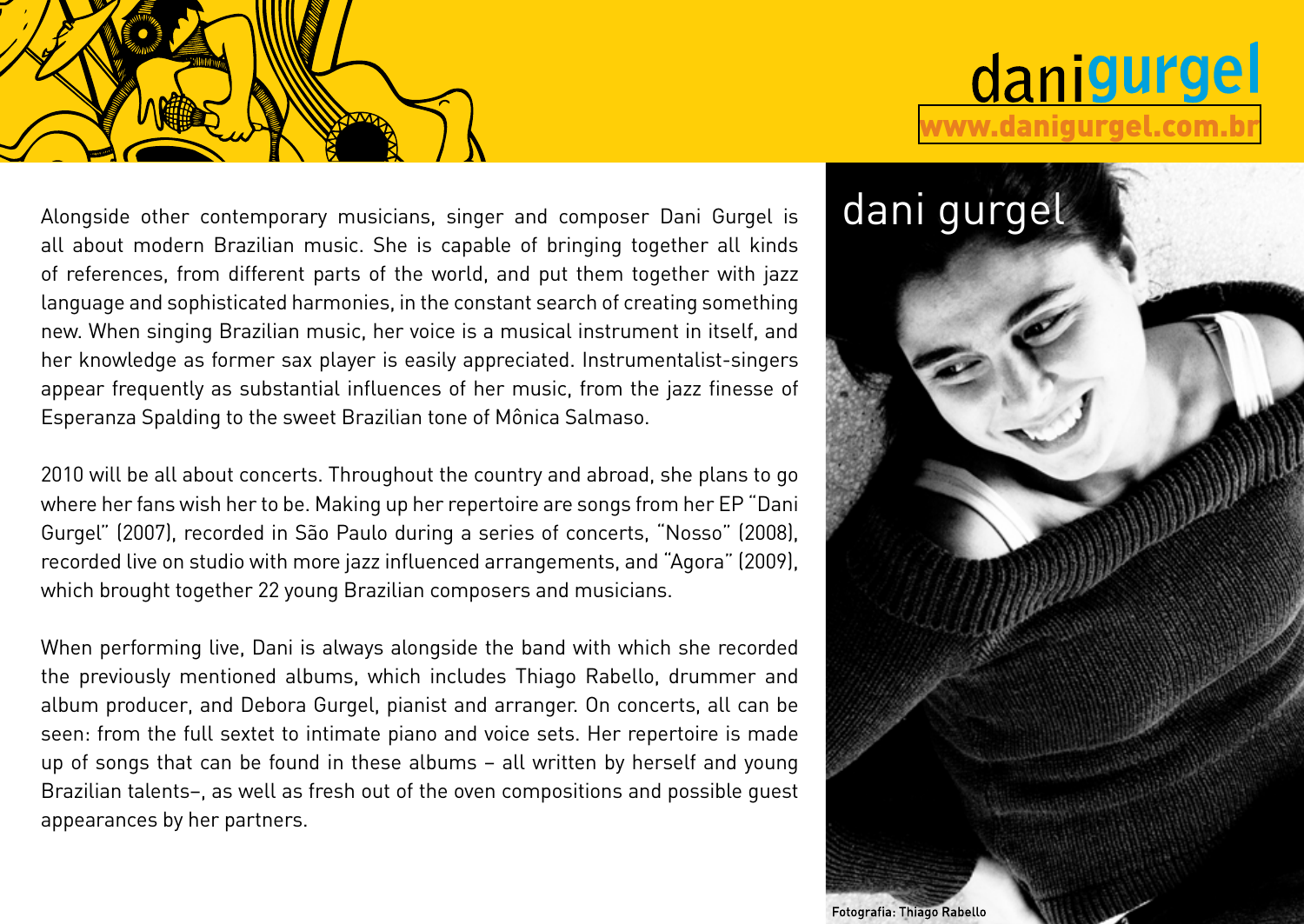



release After playing various musical instruments during 15 years, Dani Gurgel was able to find the one she loves best: her voice. Dani has done a little bit of everything. She played the tenor sax in Robert Sion's big band, and the baritone and soprano with Zimbo Trio. When she began to write songs with lyrics, after 15 years deep in the instrumental universe, Dani discovered singing. Her past makes it easy to understand why in the album "Nosso" (2008) her voice is constantly used as a musical instrument, and vocal solos complete the ensemble with the musicians' improvisation.

[www.danigurgel.com.br](http://www.danigurgel.com.br)

danigurgel

With her eyes fixed straight ahead, but never forgetting to take a good look around, Dani strives to bring together musical talents with common goals – as was done by Elis Regina, who recorded songs by João Bosco, Gilberto Gil and Ivan Lins when they were still unknown. Dani organized a series of concerts in 2007, entitled "Dani Gurgel e Novos Compositores" (Dani Gurgel and the New Composers), which inspired her entire repertoire. This was also the theme to the concert with Tom Jobim Orchestra, in which she acted as curator and guest singer. American record label Artistshare™ was responsible for the recent worldwide release of her latest album "Agora", which features 22 of her contemporary Brazilian composers.

As a singer-songwriter, Dani often writes lyrics to her partners' music. Her songs are already part of many albums by singers such as Joana Duáh "(Dá Licença", the title song, was written by Dani, Debora Gurgel and Thiago Rabello), Tatiana Parra ("Depois", by Dani and Tatiana) and Adriana Godoy ("Talvez Humana", by Dani and Debora Gurgel). Last but certainly not least, are the unreleased lyrics entitled "Estrada Bela", written by Dani for Maria Schneider's "The 'Pretty' Road".